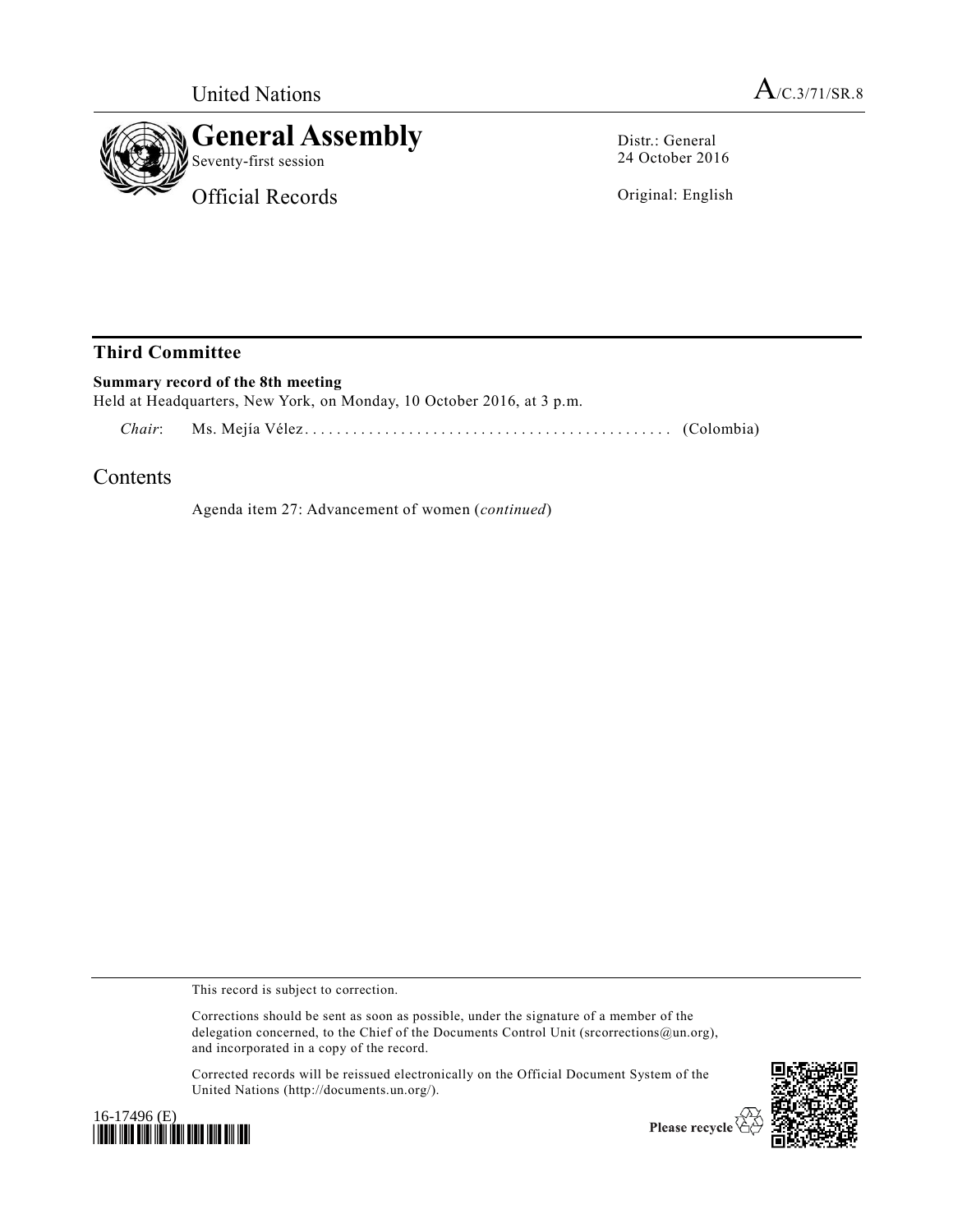*The meeting was called to order at 3 p.m.*

## **Agenda item 27: Advancement of women** (*continued*) [\(A/71/38,](http://undocs.org/A/71/38) [A/71/209,](http://undocs.org/A/71/209) [A/71/219,](http://undocs.org/A/71/219) [A/71/223,](http://undocs.org/A/71/223) [A/71/306](http://undocs.org/A/71/306) and [A/71/398\)](http://undocs.org/A/71/398)

1. **Ms. Andujar** (Dominican Republic), speaking on behalf of the Community of Latin American and Caribbean States (CELAC), said that the States members of CELAC were firmly committed to gender equality and the empowerment of women. While significant progress had been made since the adoption of the Beijing Declaration and Platform for Action and the Convention on the Elimination of All Forms of Discrimination against Women, much remained to be done before those commitments were fulfilled.

2. Sustainable Development Goal 5 was a priority for the Governments of the region. Women and girls should be equal beneficiaries of all sustainable development efforts and their full and active participation in all levels of decision-making must be promoted.

3. CELAC was committed to combating all forms of violence against women, including genital mutilation and forced marriage. Women who suffered multiple forms of discrimination, such as indigenous women, women with disabilities and Afro-descendant women, were particularly vulnerable, and the States members of CELAC had agreed to step up their efforts to combat such discrimination. Particular importance had been accorded to migrant women. Their contributions to development in their countries of origin and destination must be fully recognized and their human rights should be fully respected regardless of their legal status.

4. The Governments of the region had established a working group on the advancement of women, composed of representatives from the region and civil society and supported by the Economic Commission for Latin America and the Caribbean (ECLAC) and the United Nations Entity for Gender Equality and the Empowerment of Women (UN-Women). The group had met in 2014 and 2015 and was due to meet again in the Dominican Republic in November 2016. At the thirteenth Regional Conference on Women in Latin America and the Caribbean to be held in October 2016 in Montevideo, with support from ECLAC and UN-Women, would adopt a strategy to support the implementation of States' commitments on gender equality within the context of the 2030 Agenda for Sustainable Development.

5. The Commission on the Status of Women had, in the agreed conclusions of its sixtieth session in March 2016, provided a road map on how to implement the 2030 Agenda in a gender-responsive manner. It had also recognized that women were key agents of development and that gender equality and the empowerment of women would be critical to achievement of the Sustainable Development Goals. Implementation of the 2030 Agenda therefore represented an opportunity for the region to make faster progress towards gender equality. Gender statistics and indicators would be very important for monitoring implementation of the 2030 Agenda, and more dialogue was needed between producers and users.

6. The States members of CELAC would take the necessary measures to ensure the effective fulfilment of their commitments. CELAC recognized the contribution of women's organizations and civil society in placing women's interests and needs on the international agenda and renewed their strong support for the mandate of UN-Women. Lastly, CELAC commended the Secretary-General on his dedication to gender equality and the empowerment of women and hoped that his successor would continue that work.

7. **Mr. Ten-Pow** (Guyana), speaking on behalf of the Caribbean Community (CARICOM), said that the adoption of Goal 5 had signalled the centrality of gender issues to the achievement of the 2030 Agenda.

8. Commendable progress had been made to date, but a number of critical concerns remained. The Secretary-General's report on the elimination of all forms of violence against women and girls [\(A/71/219\)](http://undocs.org/A/71/219) had noted that domestic violence was one of the more widespread forms of violence against women, while the United Nations Office on Drugs and Crime had reported in 2014 that women and girls accounted for 70 per cent of all trafficking victims detected globally.

9. CARICOM Governments remained committed to the empowerment of women and the promotion of gender equality. In 2014, the Council for Human and Social Development of CARICOM had approved a strategy and plan to reduce the number of adolescent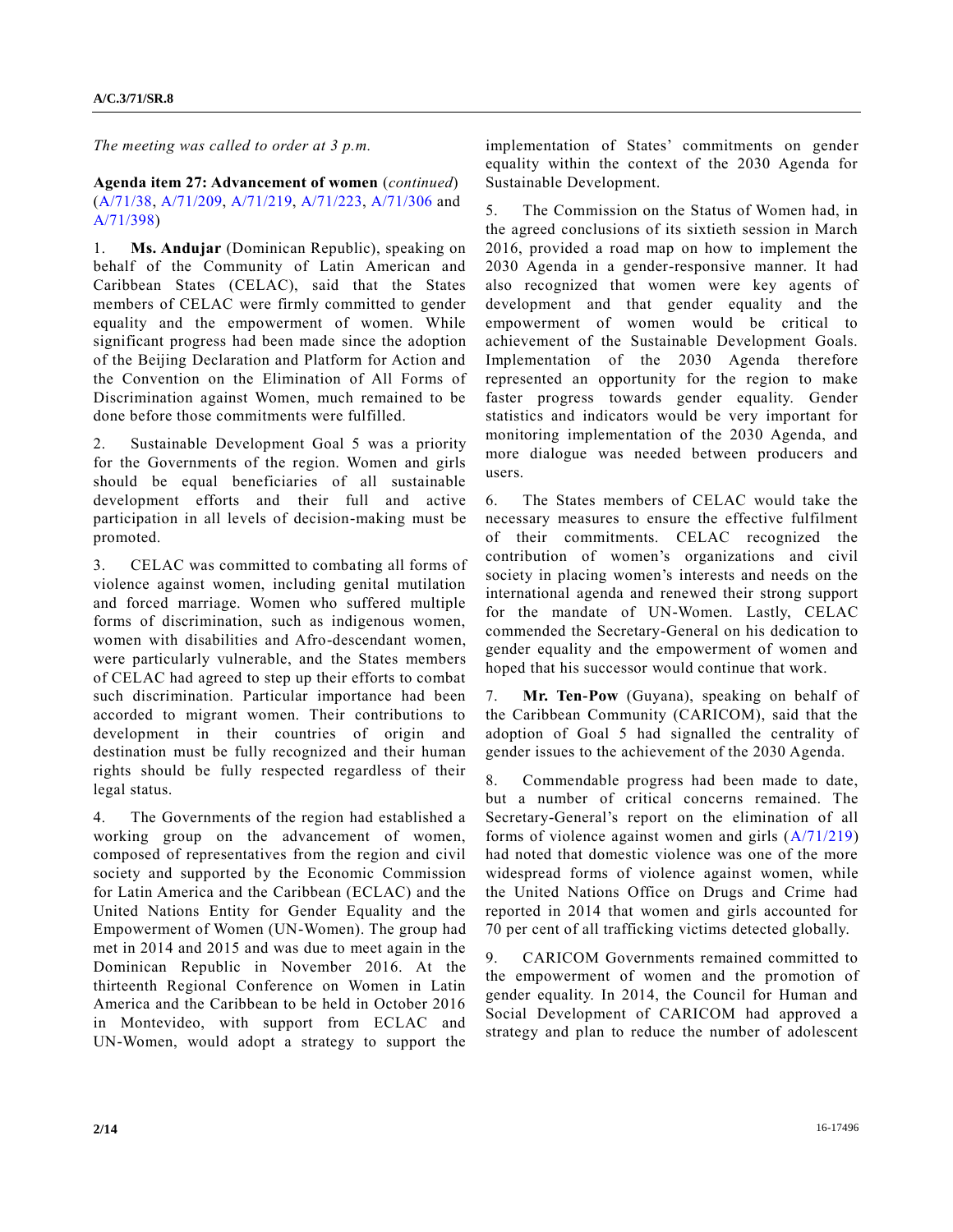pregnancies in the English- and Dutch-speaking Caribbean. Almost all CARICOM countries had enacted legislation to protect victims and criminalize acts of physical, psychological and sexual violence.

10. Notwithstanding those advances, multiple challenges lay ahead. The Caribbean Human Development Report for 2016 had noted that violence against women affected between 20 and 25 per cent of women in the CARICOM member States for which data was available. Progress on gender equality in the Caribbean was uneven. Higher numbers of women were completing tertiary education, which had led to an increase in female participation in the workforce in a number of countries, and more women were holding Government positions and elected offices. However, women were more likely to be unemployed, although the gap was narrowing, and tended to be concentrated in poorly paid jobs. Almost half of all households in CARICOM member States were headed by women. The poverty rate among single mothers, older and disabled women remained high and poverty was associated with other vulnerabilities, such as higher infant mortality rates, lower school enrolment and, in some States, high suicide rates.

11. The States members of CARICOM had embraced the goal of a violence-free society and believed that greater access to work opportunities would empower women economically and allow them to leave abusive relationships. Planned migration policies must be implemented to combat irregular migration, which included the trafficking of women. In addition, greater collaboration was needed between Government agencies, civil society and the private sector; advocacy campaigns must address discriminatory attitudes and practices that condoned violence against women; and efforts to engage men and boys in the promotion of gender equality must be strengthened.

12. All sources of financing must be harnessed to ensure that adequate resources were available to achieve the Sustainable Development Goals and official development assistance would continue to play a pivotal role in promoting gender equality. The States members of CARICOM therefore called on developed countries to fulfil their commitments under the Addis Ababa Action Agenda of the Third International Conference on Financing for Development and to ensure adequate, regular and predictable resources to

enable the United Nations system, and UN-Women in particular, to discharge their mandates.

13. CARICOM reaffirmed its commitment to the achievement of the Sustainable Development Goals, in particular those related to the advancement of women and girls. The 2030 Agenda represented a tremendous opportunity to make a difference in the lives of the most vulnerable, who were at the greatest risk of being left behind.

14. **Mr. Ibrahim** (Malaysia), speaking on behalf of the Association of Southeast Asian Nations (ASEAN), said that the pursuit of gender equality was one of the fundamental goals of ASEAN. It had demonstrated its commitment to gender equality through the establishment of its Committee on Women and its declarations on the advancement of women and the elimination of violence against women, adopted in 1998 and 2004, respectively. The 2016-2020 work plan of the Committee on Women aimed to further promote women's rights and incorporated elements of the ASEAN Charter and the Roadmap for an ASEAN Community 2009-2015. Input had also been received from the ASEAN Intergovernmental Commission on Human Rights and the ASEAN Commission on the Promotion and Protection of the Rights of Women and Children.

15. A declaration on the elimination of violence against women and children had been adopted in 2013, and regional plans of action for its implementation were being developed. Among other activities, a network of social services agencies involved in protecting and assisting the victims of violence was being launched; action had been taken to incorporate a gender perspective into different areas of development, including two regional events on gender and climate change in 2015; and a gender-sensitive guideline to improve the handling of women and girl victims of human trafficking was being finalized.

16. The ASEAN Commission on the Promotion and Protection of the Rights of Women and Children had continued to work with United Nations agencies. A third interface dialogue had been held with the Special Representative of the United Nations Secretary-General on Violence against Children at its February 2016 meeting, and a statement had been issued supporting the High Time to End Violence against Children initiative. In addition, a regional training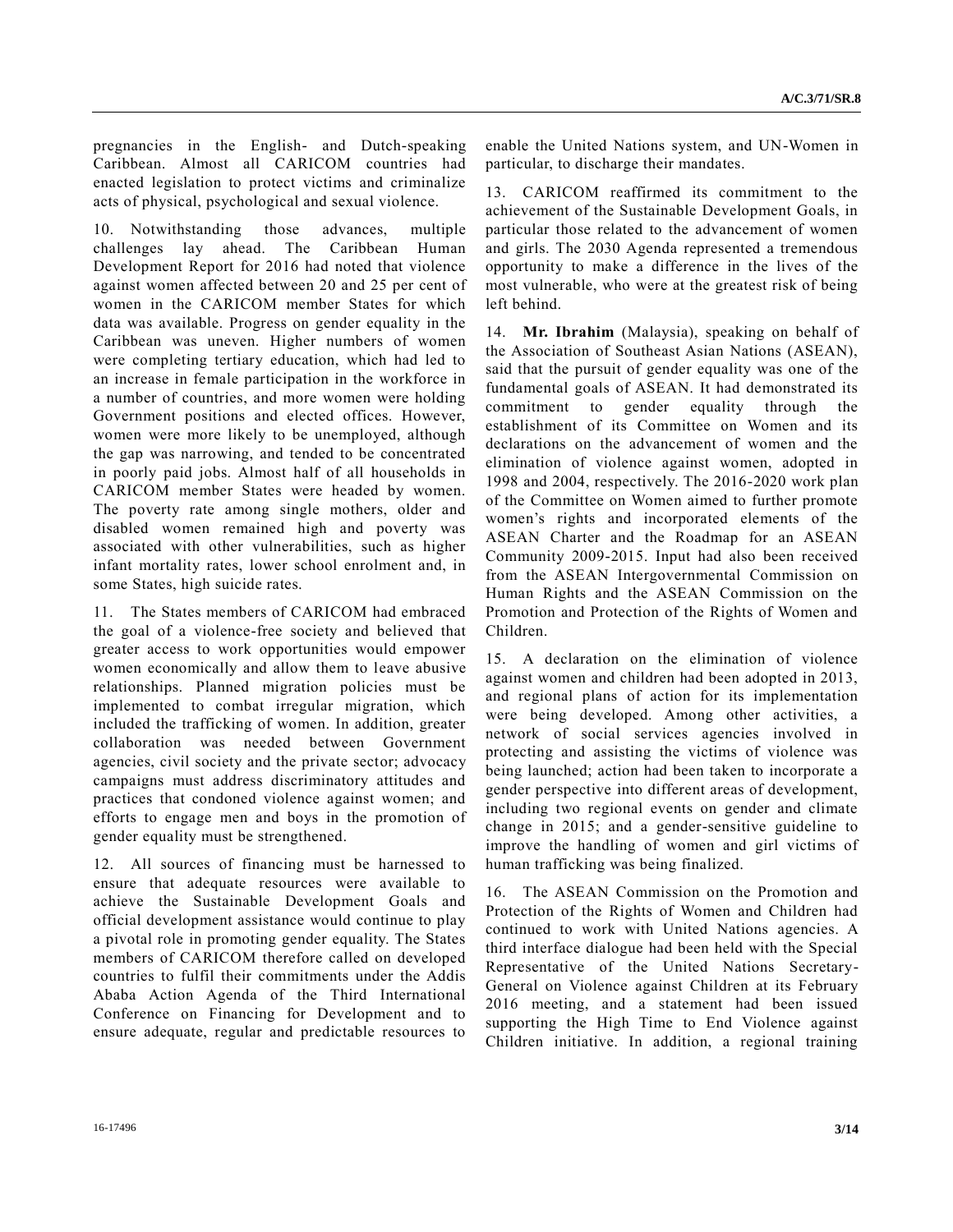session on integrating gender perspectives in national social protection policies had been held in Manila in June 2015.

17. Steadfast support from ASEAN members had led to increased economic empowerment of women in the region. Various national and regional mechanisms, such as ASEAN Women Parliamentarians and ASEAN Women's Circle, were working to advance women's causes and their participation across all sectors. ASEAN was committed to ensuring that the goal of gender equality remained an integral part of its policies and programmes and the development of its Community. It looked forward to working with the United Nations and other partners on building a more prosperous and inclusive global community, in which women played an integral role in socioeconomic development. Given that women were key agents of change and development, their well-being and empowerment would contribute significantly to implementation of the 2030 Agenda. ASEAN therefore looked forward to exploring all possible forms of collaboration with the United Nations and other partners to support the advancement of women in the region.

18. **Ms. Adamson** (Observer for the European Union), speaking also on behalf of the candidate countries Albania, Montenegro, Serbia, the former Yugoslav Republic of Macedonia and Turkey; the stabilization and association process country Bosnia and Herzegovina; the European Free Trade Association countries members of the European Economic Area; and, in addition, Georgia, the Republic of Moldova and Ukraine, said that unprecedented levels of human mobility in 2016 were presenting serious challenges. Migration placed women and children at greater risk of sexual violence and abuse; the international community must take a gender-based approach to migration to meet the specific protection needs of women and girls on the move and fulfil the commitment made by the General Assembly in its New York Declaration of 19 September 2016. The European Union was stepping up its efforts to ensure that women and girls had access to medical care, legal support and psycho-social care during the asylum process.

19. All European Union-funded humanitarian aid operations were required to be gender- and agesensitive, and to ensure effective implementation of its humanitarian gender policy, the European Union had invested in capacity-building and tools, such as its Gender-Age Marker. With regard to the creation of the European Union Facility for Refugees in Turkey and other measures taken in Jordan and Lebanon, projects were based on gender-sensitive needs assessments, and the impact on women and girls was monitored. Implementing partners must ensure that actions benefited women and girls as well and men and boys. The  $E1.8$  billion Emergency Trust Fund for stability and addressing root causes of irregular migration and displaced persons in Africa was designed to promote gender equality at the grass-roots level and protect women and girls along migration routes. Reducing gender inequality would help prevent further violence.

20. Beyond migration, the European Union was strongly committed to supporting implementation of the 2030 Agenda and had strong frameworks in place to help its partner countries achieve tangible results in their pursuit of gender equality. Action would be taken in four priority areas: ensuring the physical and psychological integrity of girls and women; promoting their economic, social and cultural rights; strengthening their political and civil rights; and shifting the institutional culture of the European Union, so that it could deliver more effectively on its commitments.

21. Governments bore the primary responsibility for implementing the commitments made but the European Union welcomed the ongoing dialogue on collective lessons learned and the outstanding gaps and challenges for gender equality and gender mainstreaming within the United Nations system.

22. With regard to implementation of the Security Council resolutions on women, peace and security, the newly adopted Global Strategy for the European Union's Foreign and Security Policy had placed special emphasis on the prevention of all forms of genderbased violence and on the participation of women in peace processes and the prevention of conflict. Implementation of the strategy had involved continuing to support the work of the Special Representative of the Secretary-General on Sexual Violence in Conflict; allocating over  $E11$  million of the European Union's humanitarian aid to addressing sexual and gender-based violence in 2015; working on the gender dimension of terrorism and violent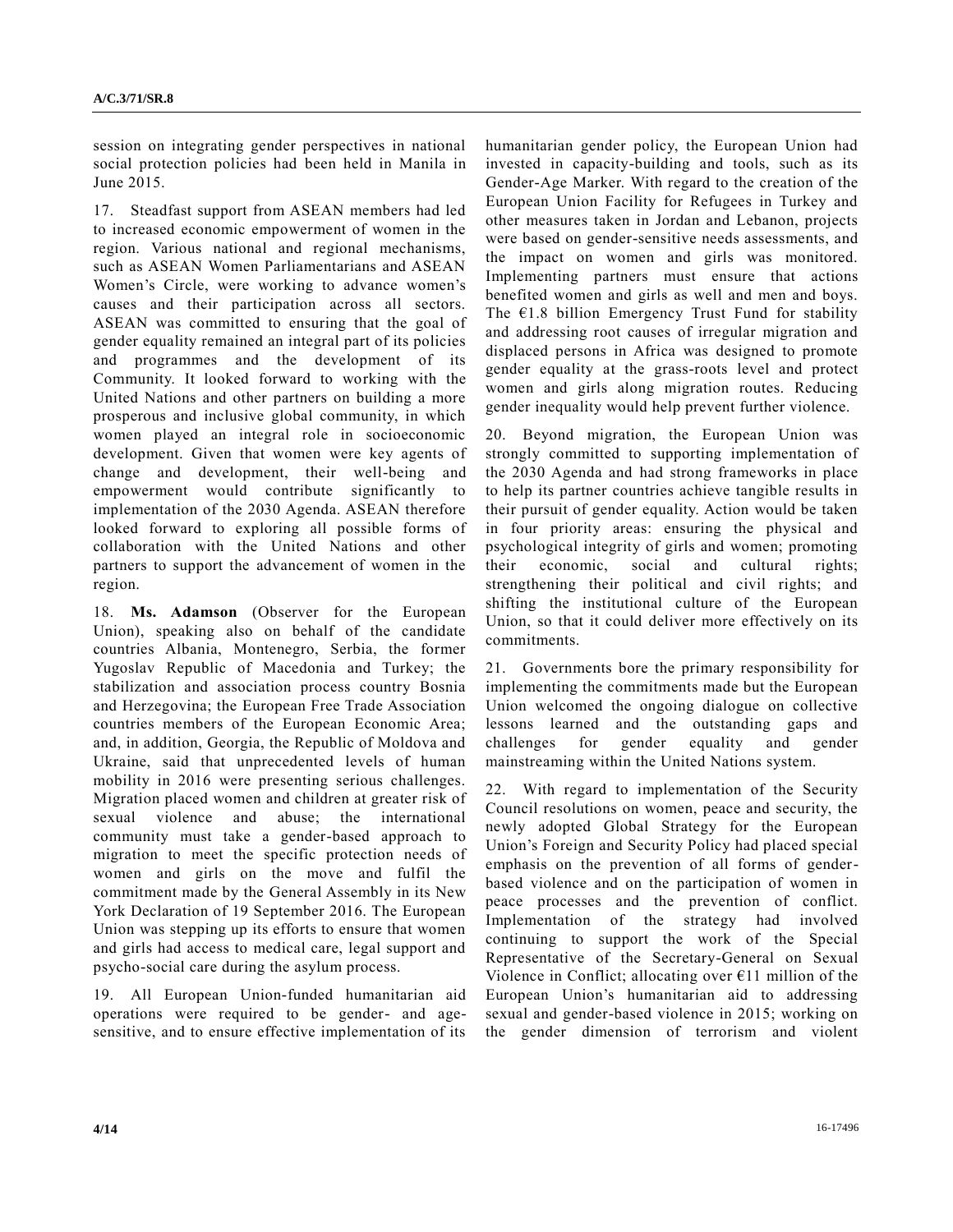extremism; and strengthening networks and partnerships.

23. Despite recent progress, no country had yet achieved full gender equality. The European Union looked forward to engaging with its partners to ensure that the resolutions adopted within the framework of the seventy-first session of the General Assembly on gender equality, women's rights and the empowerment of women were as robust as possible.

24. **Ms. Owens** (United States of America) said that her Government sought to advance the rights and status of women and girls, promote gender equality in its foreign policy and combat gender-based violence. It was also working to combat the harmful practice of female genital mutilation and to address obstetric fistula through promoting sexual and reproductive health rights, including increased access to skilled birth attendance and preventing adolescent pregnancy.

25. The United States partnered with Governments around the world to combat human trafficking in all its forms and had awarded over \$ 18 million in grants to combat that hidden crime. Given the risks faced by stateless persons, especially women and children, and the historic numbers of refugees and internally displaced persons in the world, women must have the right to confer citizenship on their children and spouses. Her delegation had sponsored Human Rights Council resolution [32/7,](http://undocs.org/A/RES/32/7) which sought to eliminate discrimination against women in that area. She noted with satisfaction that the recently-adopted New York Declaration for Refugees and Migrants acknowledged the need to reduce statelessness to prevent and address forced displacement.

26. **Ms. Abdelkawy** (Egypt) said that in 2016, Egypt had begun implementation of a national strategy to combat violence against women. That strategy's methodology focused on four areas: prevention, protection, victims' services and prosecution, and a report was being drafted in cooperation with the United Nations Population Fund to determine the extent of the phenomenon and its economic costs. At the beginning of the previous week, the National Council for Women had launched the second phase of a campaign to support and empower Egyptian women and to challenge stereotypes about them. The campaign also addressed the issue of sexual harassment and women's economic and political empowerment. The Council's

legislative committee, in cooperation with the Ministry of Justice and the United Nations Development Programme, had prepared a draft law on combating violence against women that was expected to be discussed in the parliament.

27. Egypt stressed that the custom of female genital mutilation was in no way whatsoever connected with Islam or any of the divinely revealed religions. Rather, it was a form of violence against women and must be utterly eradicated. To that end, the Egyptian cabinet had endorsed a draft law imposing harsher penalties for anyone performing it and reclassifying it from a misdemeanour to a felony. The Egyptian National Population Council, in cooperation with the United Nations, had conducted training for police, prosecutors, judges and forensic experts in matters related to female genital mutilation, and the country had formulated medical guidelines to address genderbased violence, including female genital mutilation. Those guidelines provided that services be made available to victims and that perpetrators be reported and held accountable.

28. Women's participation in parliament had increased to 15 per cent, a figure which also included women with disabilities. The quota for women in local government had reached 25 per cent. There were currently 66 women judges, and the number of women in the diplomatic corps and at Egyptian embassies had been increasing every year.

29. **Ms. Sandoval** (Paraguay) said that the Constitution of Paraguay guaranteed equality between women and men, and her Government was working to make that provision a reality. The third national equal opportunity plan, the principal instrument for mainstreaming the gender perspective in public policies, was designed to break with the historical and cultural imbalance between women and men in society. The Public Policies for Rural Women Act sought to guarantee the rights of, and empower, rural women. Conditional monetary transfer programmes that prioritized female heads of household were being implemented to overcome the intergenerational transmission of poverty. Laws had also been enacted to promote breastfeeding and to protect domestic workers and caregivers. A bill for the comprehensive protection of women against all forms of violence, containing a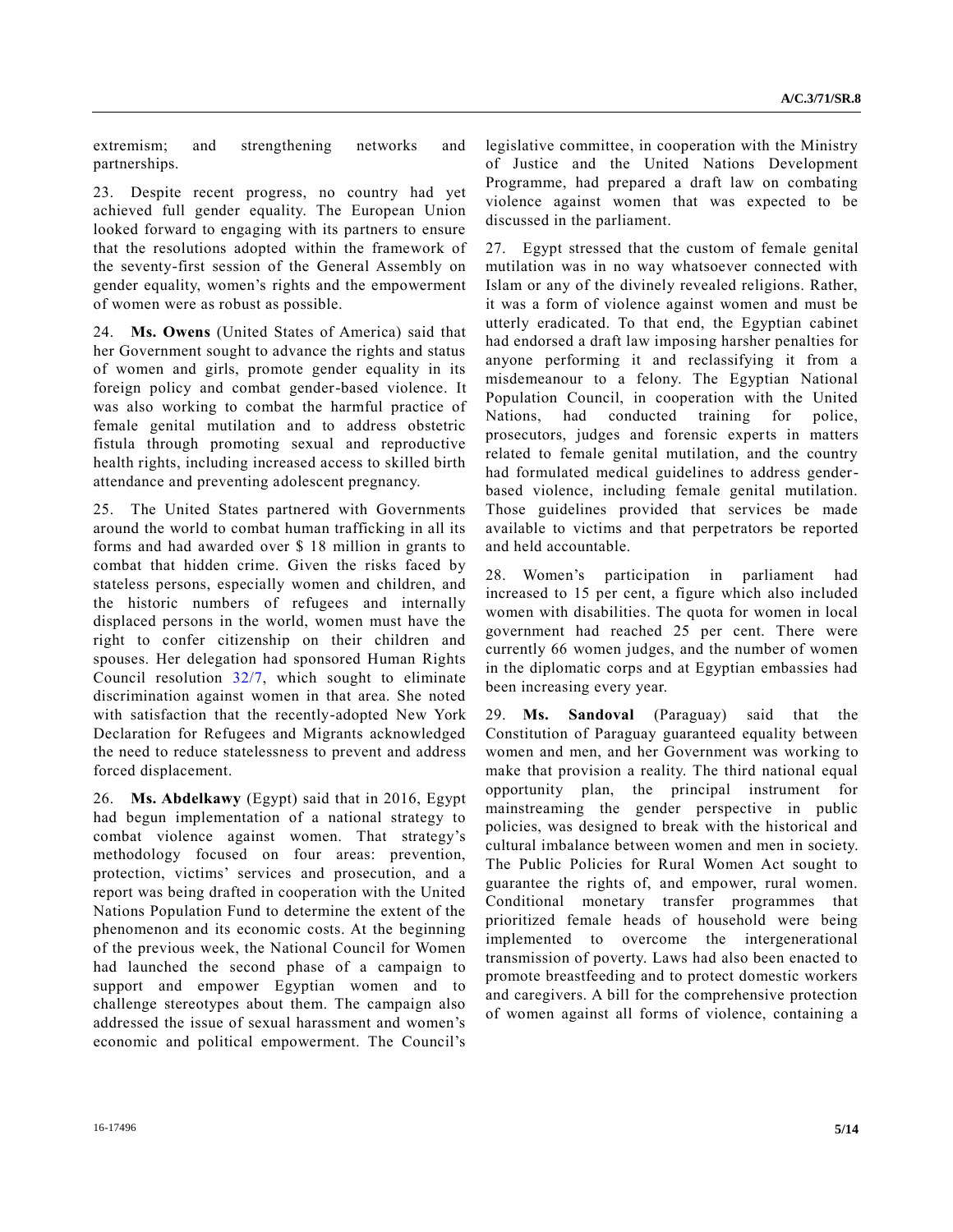legal definition of the crime of femicide, had already received partial approval.

30. **Ms. Al Fassam** (Kuwait) said that Kuwait shared the view that States must step up their efforts to prevent violence against women and, in cooperation with the relevant United Nations organizations, should engage in further research regarding the connection between migration and human trafficking, with a view to developing procedures that took age and sex into account in addressing the vulnerability experienced by migrant women and girls in situations of armed conflict and natural disasters.

31. The Kuwaiti constitution affirmed that all people were equal in terms of dignity and shared equal rights and duties in the eyes of the law. In line with the recommendations of the Secretariat, Kuwait had taken a number of measures to advance of women and protect their rights, such as recognition of the principle of equal wages for men and women in the private sector, and the inclusion of women in the judiciary and the military. Targets related to women's empowerment were part of the development agenda of Kuwait for 2019-2020. Among those targets was the elimination of discrimination against women through formation of a committee to review existing legislation and propose amendments that would bring about equality between the sexes.

32. Kuwait encouraged education for women and girls. A higher percentage of women than men were enrolled in educational institutions, with women accounting for 52 per cent of regular education students and 66 per cent of higher education students. Kuwaiti women received special attention in the area of health care, as the State had enacted legislation making pre-marital medical screening mandatory and had provided opportunities for girls to be vaccinated against cancer. Kuwait had granted working mothers a number of rights, including generous maternity and post-delivery leave. Kuwait's commitment to women's empowerment was reflected in its ratification of a number of relevant international instruments, including the Convention on the Elimination of All Forms of Discrimination against Women.

33. **Mr. Sauer** (Finland) said that violence against women and girls was a waste of human potential and seriously undermined the development of entire societies. Discrimination and violence must not be allowed to undermine efforts to achieve the Sustainable Development Goals. In order to make progress on the issue, the gender stereotypes surrounding masculinity must also be addressed and men and boys must become part of the solution. Women's participation in development unlocked the potential for economic growth. Finland had benefited from ensuring women's equal political rights, the right to education, work and social protection, to own and inherit property as well as to sexual and reproductive health and rights. Freedom to make decisions over their own bodies was crucial for ensuring the health, well-being and empowerment of women.

34. The sixth Global Forum on Gender Statistics, currently being organized in Helsinki in conjunction with the United Nations Statistics Division, would focus on data and statistical methods for the follow-up and review of the Sustainable Development Goal indicators from a gender perspective. It would also reflect on different methods of producing, analysing and using data to measure and monitor women's economic empowerment and other gender issues. Statistics Finland had worked with the National Police Board of Finland to improve data concerning violent offences and violence against women. For instance, the 2016 edition of *Women and Men in Finland* contained detailed, gender-specific statistics on victims of crimes and on the use of shelters. A 2014 study on labour discrimination examined gender-based discrimination and unequal treatment.

35. **Mr. Heinzer** (Switzerland) said that the prevention of violence against women had been incorporated into his country's international cooperation programme, legislative programme and national sustainable development strategy, and the issue of sexual and gender-based violence had been included as a priority in its humanitarian assistance strategy.

36. Noting with concern the figures on obstetric fistula contained in the report of the Secretary-General on intensifying efforts to end obstetric fistula [\(A/71/306\\*](http://undocs.org/A/71/306)), he said that not only young and adolescent girls but also their families must be better informed as to the risks involved in early pregnancy and childbirth. Greater investment in health-care systems was needed to guarantee rapid access to highquality obstetric and neonatal care. Men and boys and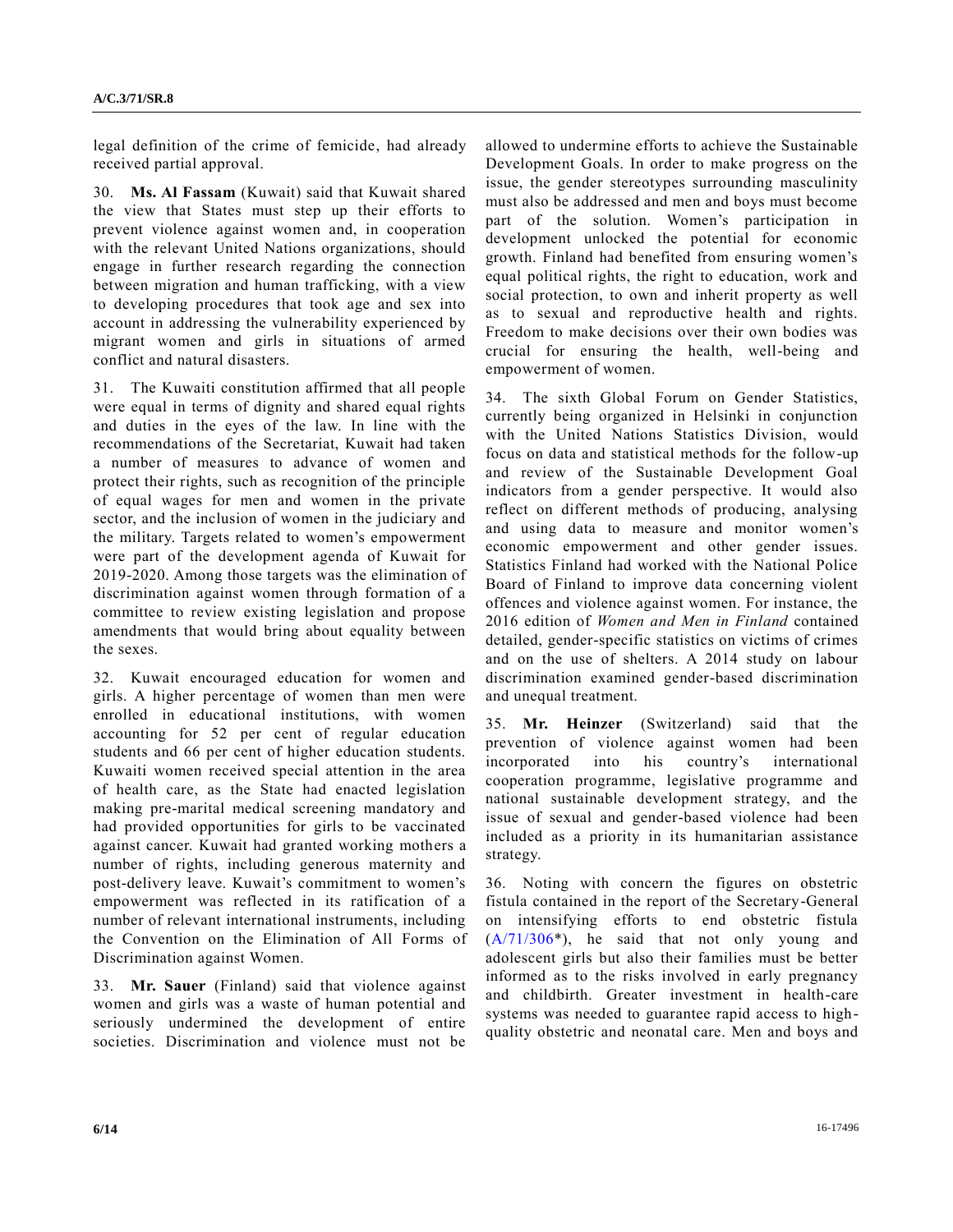the younger generation as a whole should be mobilized to support the elimination of female genital mutilation as they would be able to challenge the deeply rooted inequalities and social norms that perpetuated that harmful practice.

37. Member States had a duty to step up their efforts to promote partnerships and better coordinate initiatives to eliminate violence and ensure that the rights of women were fulfilled. The voices of young men and women must be heard.

38. **Mr. Yesod** (Israel) said that Israel strove for a world in which everyone was treated fairly, in which gender equality was a given and in which women would be successful in winning their rights. The paralysing fear of violence, female genital mutilation, child marriages and other horrific acts must not be allowed to control societies. Men and boys must be educated about gender equality. Women, for their part, should not be denied an education while their male counterparts were in school. Higher economic growth could be attained through the education of women and girls. The labour market needed to open up and integrate women fully and equally, especially in leadership positions, whether in the public or the private sector or as presidents, prime ministers or senior United Nations officials. It was not a matter of strengthening women, for they were already strong, but rather of changing the world's perception of that strength.

39. **Mr. Lambertini** (Italy) said that women's issues were deeply intertwined with every aspect of development, health, social equity and the enjoyment of human rights. The full social, economic and political empowerment of women was not just a moral imperative and a matter of justice but also a multiplier of well-being and development for societies. Italy was at the forefront of international multilateral action to end harmful practices such as female genital mutilation and forced or child marriage and was committed to working with partner countries and all concerned stakeholders to prevent violations of the human rights of women.

40. The issue of sexual violence must be given the centrality it deserved along with the economic and political empowerment of women. Italy was committed to preventing and responding to sexual and genderbased crimes in situations of conflict. Women put their lives and those of their children at risk when fleeing conflict in their countries in search of a better future. The enormous challenges still persisting underscored the need to focus not only on the symptoms but also on the structural causes of gender-based violence and discrimination.

41. **Mr. Thinkeomeuangneua** (Lao People's Democratic Republic) said that his country had a series of laws and institutions to protect women's interests and further their advancement. The Lao National Commission for the Advancement of women, established in 2003, assisted the Government in formulating national policy and strategy to promote women's advancement and acted as the focal point for gender equality and the elimination of all forms of discrimination against women. Under its guidance, the National Strategy for the Advancement of Women 2011-2015 had been adopted and workshops and seminars had been organized on gender issues.

42. Another organization, the Lao Women's Union, had established five-year plans to promote gender equality, protect women's rights and monitor implementation of Goal 5 of the Sustainable Development Goals. The Development Plan for Lao Women was established to promote legal awareness among women, improve their education, skills, health and nutrition and create income-generating opportunities. The Government attached great importance to fulfilment of the major international instruments relating to the advancement of women and, as a result, gender parity had improved steadily at all levels.

43. **Mr. Joshi** (India) said that India had successfully integrated gender mainstreaming into its governance system. The National Policy for Women was being updated to establish a solid foundation to accelerate the commitment to fulfilment of the 17 Sustainable Development Goals and the 2030 Agenda. Various financial inclusion, micro-credit and incomegeneration policies and programmes had been launched with women as the main beneficiaries. A landmark achievement enabled women to participate in political decision-making through a quota of one-third of seats reserved for women, and in many states, half of the seats in local and urban self-government entities were also reserved for women. More than 1.5 million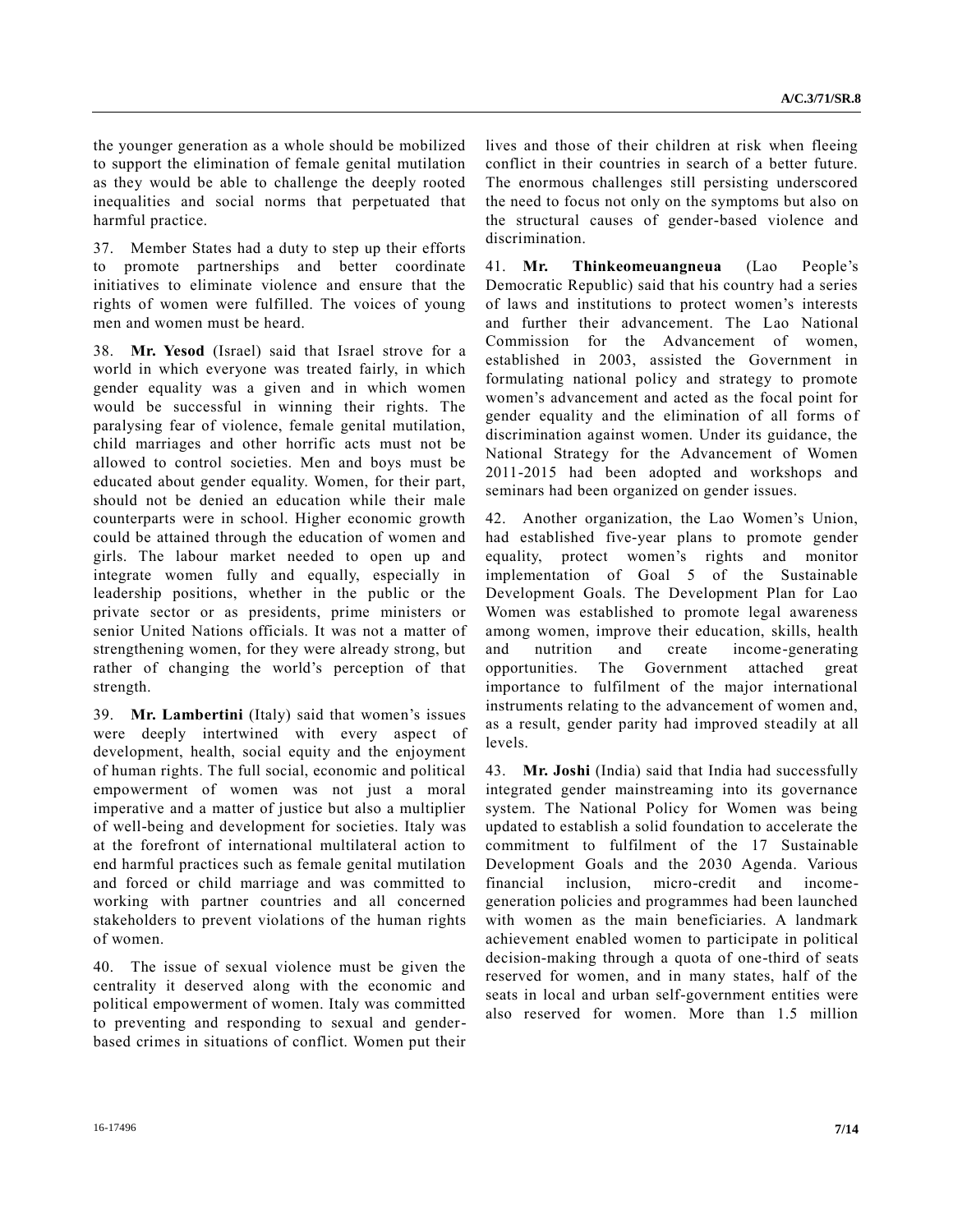women participated in decision-making at the local level.

44. India had achieved gender parity in primary education and important programmes had been launched to change the mindset and remove the centuries-old bias in the society. Direct cash benefits, incentive schemes and other health programmes were aimed at reducing maternal and child mortality rates. Maternity leave had been increased to 26 weeks and that change was expected to reduce infant mortality rates. National legislation on trafficking was being brought in line with international commitments.

45. **Mr. Moritán** (Argentina) said that his country placed special emphasis on the empowerment of women who were subjected to violence and experienced multiple forms of discrimination. Older women suffered from discriminatory laws and practices and their situation was cause for concern. Pursuant to a State policy for the eradication of all forms of violence against women, Argentina was implementing its first national preventative action plan to assist women at risk.

46. Convinced that national efforts to achieve gender equality should be reflected in similar efforts within the United Nations, members of his Government had signed the Gqual Declaration and joined the campaign for the promotion of gender parity in international tribunals and other bodies. He commended Spain on the establishment of a network of focal points on the issue of women, peace and security. The focal point designated by his Government would help to further that initiative.

47. The Government of Argentina gave priority attention to the prevention and punishment of the crime of trafficking in persons and sought to improve its capacity to assist and protect victims. Mechanisms should be set up to provide free legal counsel for victims.

48. **Ms. Zaizar** (Mexico) said that generation after generation had grown up with the idea that the objectification of women was natural, the roles of men and women in society were pre-established, and gender violence was normalized, even in a century of technology and globalization. The impact of social media, however, could be used to combat gender-based violence, if women were given the opportunity to

demonstrate their competence and capacity for leadership on a daily basis. Failing that, the injustices of the past would be perpetuated.

49. In 2015, her Government had adopted the National Strategy for Adolescent Pregnancy Prevention, which aimed to halve the adolescent fertility rate and to prevent pregnancy in girls under the age of 14. She also welcomed the efforts by Latin American countries to draw up a joint strategy and was confident that the outcome of the forthcoming Regional Conference of Women in Latin America and the Caribbean would contribute to the fulfilment of the 2030 Agenda.

50. Countries must improve their production of disaggregated gender-based statistics. As a leader in that area and in conjunction with UN-Women, Mexico would shortly be establishing a centre for excellence on statistics from a gender perspective, whose overall objective would be to facilitate accountability mechanisms and provide guidelines for the establishment of laws and public policies.

51. Conscious of the multidimensional discrimination, socioeconomic inequality and exclusion from political power faced by women in Mexico, the Government had taken up the challenge to address the underlying causes of the obstacles to the advancement of the rights of women. She called on States to continue to deepen their political commitments with a view to the collective achievement of Goal 5 of the Sustainable Development Goals.

52. **Mr. Ruiz Blanco** (Colombia) said that his country had built a robust legal and policy framework for promoting women in all areas of State activity, in keeping with international agreements, national legislation and the requests of women's movements and civil society. In its approach to tackling violence against women, Colombia focused on three aspects: prevention, care and coordination. The focus on prevention ensured gender mainstreaming in all policies pertaining to violence against women; the care dimension related to the improvement of relevant health-care and judicial services; and the coordination dimension emphasized better interaction between national bodies, the tightening of legislation and improved data and follow-up.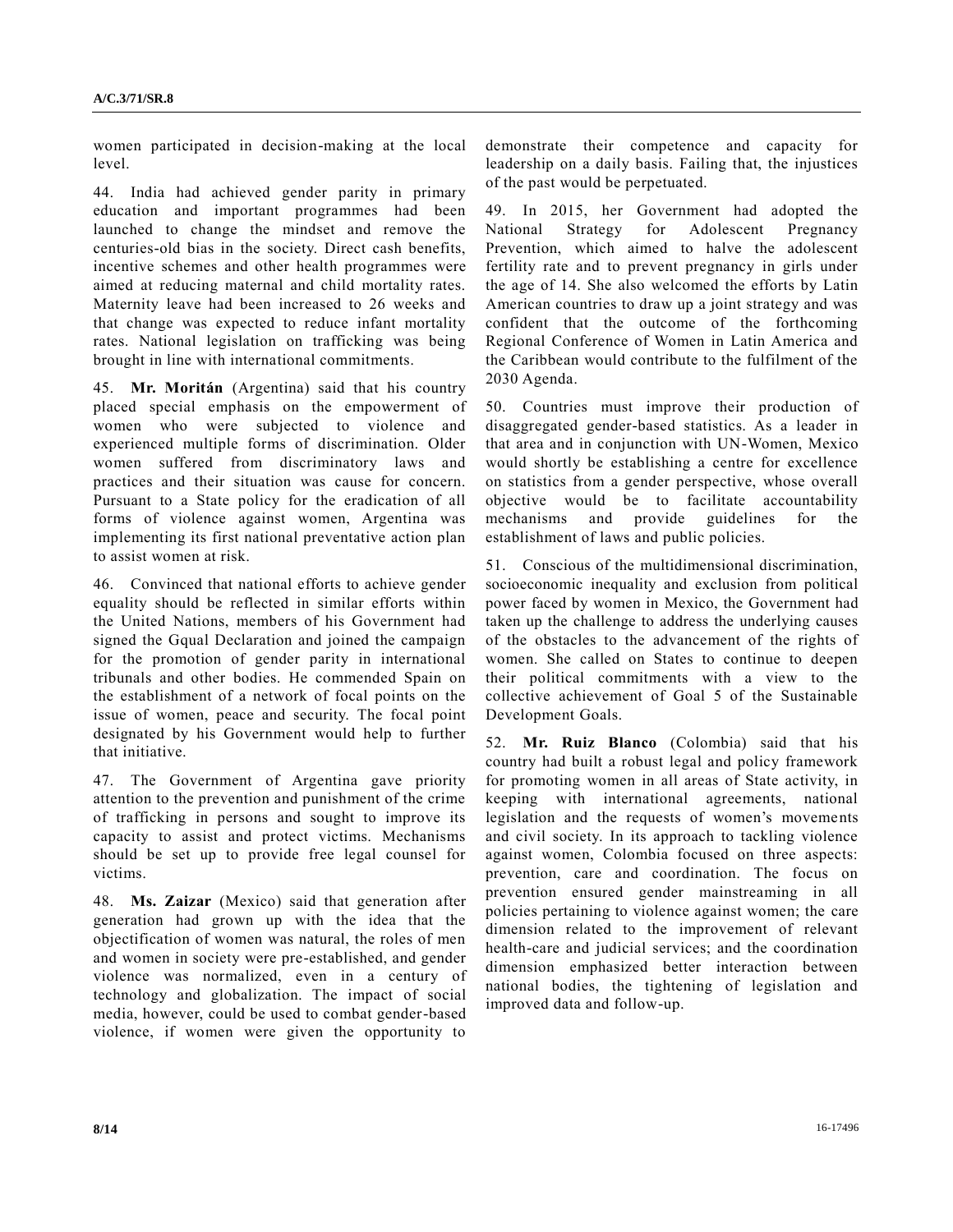53. In 2015, his Government had approved one law criminalizing femicide and another increasing penalties for attacks perpetrated using chemical agents and stripping the aggressors of certain legal benefits.

54. Colombia had experienced the advantages of women's involvement in peacebuilding first hand, since almost one third of the negotiators in the peace talks between the Government and Fuerzas Armadas Revolucionarias de Colombia (FARC) had been women. That process demonstrated the Government's commitment to women and its awareness that women had suffered the most in the country's armed conflict. It was crucial for women to continue to play a prominent role in the prevention and resolution of conflicts.

55. **Ms. Rodríguez Abascal** (Cuba) said that progress in the advancement of women had been fragile and insufficient. Women accounted for some 75 per cent of refugees and displaced persons, 70 per cent of the poor and two thirds of illiterate adults. Over 300,000 women died each year from avoidable complications during childbirth.

56. Cuba had been the first country to sign the Convention on the Elimination of all Forms of Discrimination Against Women. Cuban women now enjoyed equal conditions to men: they received the same salary for work of equal value; were entitled to draw benefits if they became widowed, had disabilities or gave birth; could own land; take out loans; and access high-quality free educational and health services. Sexual and reproductive rights, including the right to abortion and freedom to choose the number and spacing of children, were guaranteed.

57. Efforts to improve the sharing of the care burden within the family and to increase the presence of women in high-level government positions were ongoing. Unemployment of women currently stood at 3.5 per cent, with women accounting for 48 per cent of the civil service (where they held 47 per cent of senior management posts) and almost 49 per cent of the members of parliament.

58. The elimination of violence against women, however, required the elimination of all unilateral coercive measures. The economic, commercial and financial embargo imposed on Cuba was a form of violence inflicted on Cuban women and girls and an obstacle to their advancement.

59. **Ms. Sukacheva** (Russian Federation) said that gender equality and the advancement of women remained as relevant as ever in the face of a turbulent global economy and an unstable political environment. Although much had been achieved since the adoption of the Beijing Declaration and Platform for Action, no country had entirely eradicated violence against women and girls.

60. The Commission on the Status of Women should continue to be the main coordinating body in the United Nations system for gender issues and the forum for constructive dialogue between Member States. The Russian Federation had stepped up its efforts to form a comprehensive policy on women's issues in recent years and was currently drawing up a national strategy in that regard. The strategy focused on boosting women's involvement in political life and decisionmaking, including by imposing quotas on political parties; enhancing the economic situation of women through incentives to women entrepreneurs; improving women's health care; preventing violence against women; and overhauling gender stereotypes.

61. The Russian Federation was constantly enhancing its partnerships on gender-related issues and had held successful consultations at events involving the Brazil, Russia, India, China, South Africa (BRICS) group, the Asia-Pacific Economic Cooperation and the Women in Parliaments Global Forum. Russian non-governmental organizations were also collaborating more intensively with their foreign counterparts, as exemplified by the General Assembly of the European Centre of the International Council of Women in Moscow, which had involved representatives from 20 countries. Following the success of the Eurasian Women's Forum held in Saint Petersburg in September 2015, a decision had also been taken to make the forum an annual event.

62. **Mr. Coloma Grimberg** (Chile) said that his Government attached utmost importance to the eradication of violence against women in all its forms. Statistics on violence against women provided by Member States during the current debate were alarming. In order to tackle the problem, Governments required reliable data so as to tailor their policies and laws to the specific situation in their country and subsequently needed the resolve to apply those laws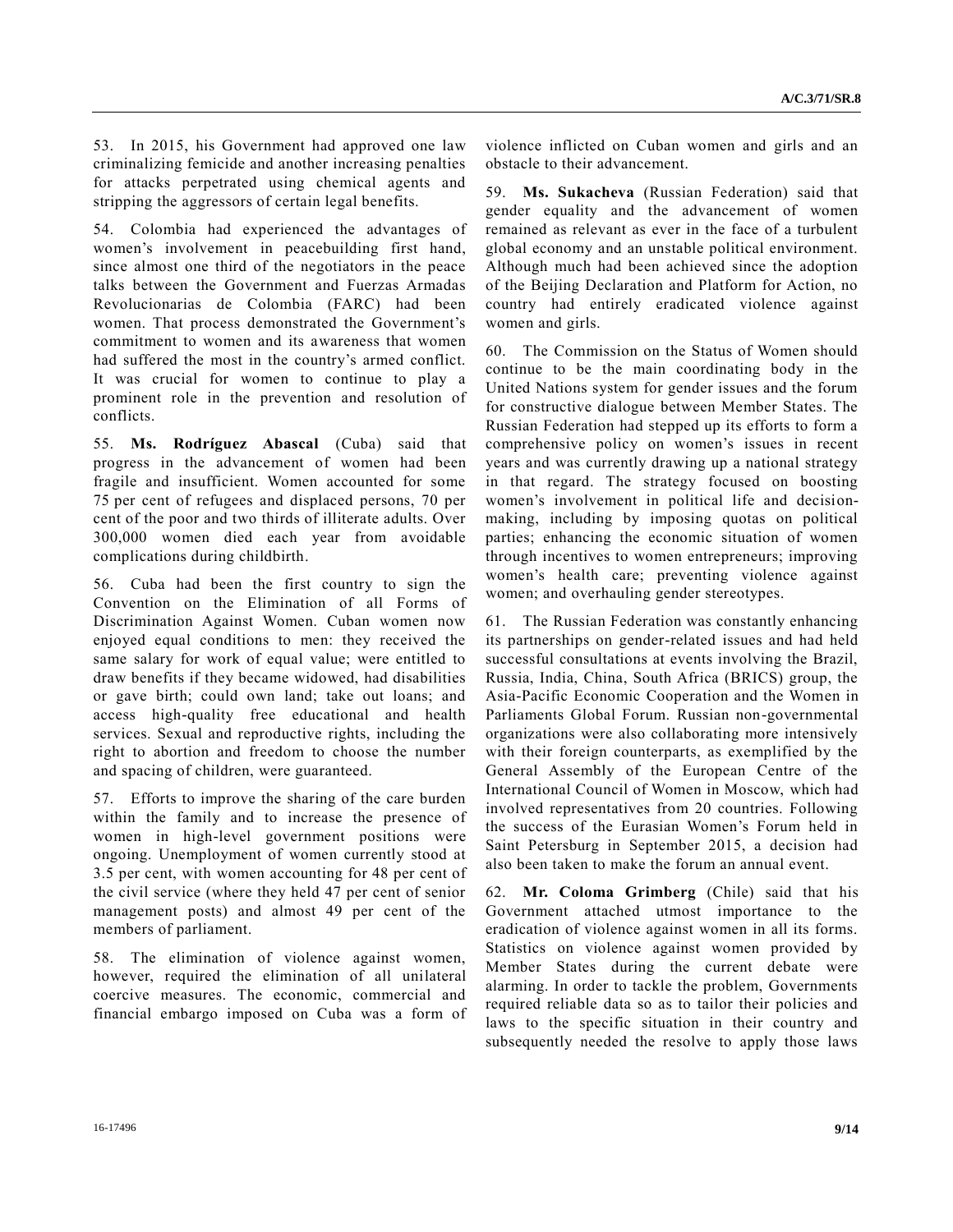effectively. Chile was confronting that scourge with determination and, in 2014, had included a specific line on the prevention of violence against women in its national budget for the first time. The training of monitors, public awareness campaigns and education no the topic from school age onwards were important methods for preventing such violence.

63. His country was particularly concerned by cases of extreme violence against women, such as femicide, forced marriage and female genital mutilation. Regular information should be disseminated on such practices so that the public could be made aware of the gravity of the problem and of the importance of stopping it. Given that Chile was ranked among the 25 countries worldwide with the highest rates of femicide, his Government was grateful that the Special Rapporteur on violence against women had placed new emphasis on that dimension and looked forward to cooperating with her office.

64. **Mr. Raja Zaib Shah** (Malaysia) said that his Government had made efforts to involve women more effectively in Malaysia's economic and social development and had set targets of increasing the labour participation rate from 54 to 59 per cent by 2020. His country had already achieved its target of increasing the number of women in decision-making positions in the public sector to 35 per cent in 2015, while the corporate world was following suit and progressing towards its goal of 30 per cent. A council had been established to advise the Government on the empowerment of women and ensure that specific policies and legislation were formulated for the advancement of women.

65. The Government was keenly aware of the social and economic problems facing single mothers, particularly in rural areas. In 2015, it had launched a national action plan to offer them training and entrepreneurship opportunities and thereby improve their access to the job market. Programmes had also been run across the country to increase legal literacy among communities and ensure that victims of violence received holistic support and assistance.

66. **Ms. Salim** (Libya) said that it was worrying that women still experienced discrimination based on negative stereotypes which made women one of the most vulnerable and marginalized social groups. They were victims of human trafficking and domestic and sexual violence, particularly in armed conflict and in post-conflict situations. Despite the security, political and economic challenges faced by Libya, the Presidency Council of the Government of National Accord was committed to defending women's rights and reaffirmed its obligations under the relevant regional and international instruments to which Libya was a party. Libya also stressed that measures should be adopted to ensure accountability and to prevent impunity.

67. Equality between the sexes in Libya was enshrined in law and guaranteed pursuant to the Constitutional Declaration of 2011. National legislation also guaranteed women's rights such as the right to education, the right to health care, the right to hold property and pursue economic activities, the right to political participation and the right to make decisions without being subject to sexual discrimination. Nevertheless, the participation of Libyan women in many spheres fell short of aspirations, which was understandable given Libya's circumstances, but still unacceptable, and thus the Presidency Council of the Government of National Accord had issued decision No. 210 of 2016 establishing a unit to support and empower women, which was a crucial step toward giving women a larger role in political life. Libyan women had had an effective role in establishing and managing civil society organizations and had taken part in raising awareness of the rights of women contained in national laws.

68. **Ms. Salazar** (Peru), speaking as a youth delegate, reaffirmed the importance of the Beijing Declaration and Platform for Action and the progress reports on the implementation of commitments adopted at the Fourth World Conference on Women. Although Goal 5 of the 2030 Agenda specifically called for countries to join forces to end all forms of discrimination against women and girls and eliminate all gender-based violence, including early and forced marriage, gender equality was a component of every Sustainable Development Goal and was reflected in all of Peru's national initiatives to empower women and achieve social inclusion.

69. Peru's national gender equality plan for 2012- 2017 aimed to mainstream the gender perspective at all levels of public administration and guarantee equality,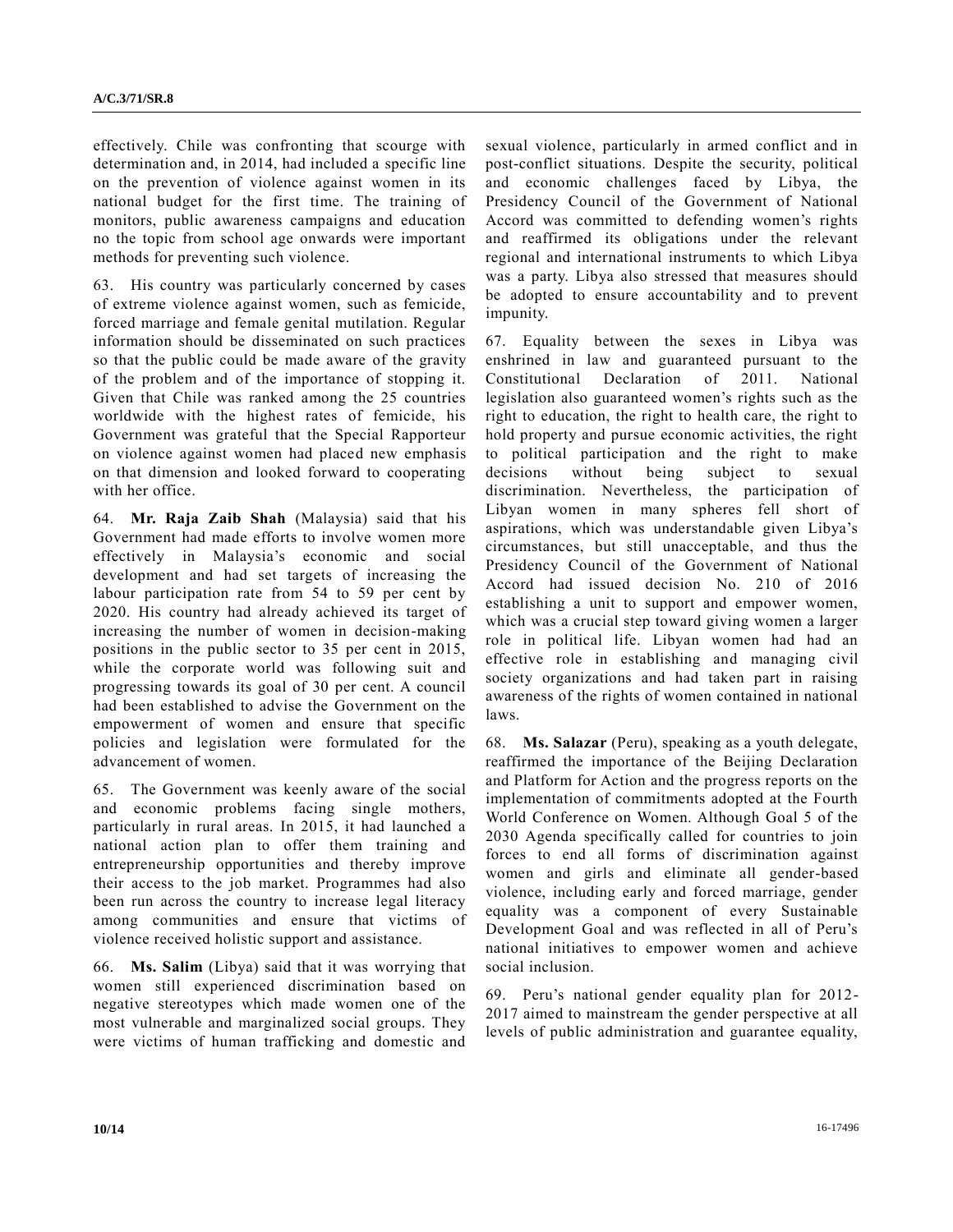effective protection of human rights, nondiscrimination and the full realization of individual and collective capacities. The national plan against gender violence 2016-2021 focused on initiatives to change sociocultural patterns in power and hierarchical structures which legitimated gender violence. The Government had also agreed to introduce mechanisms to empower women politically, by guaranteeing them seats in elections, and economically, by promoting their inclusion in Government social programmes.

70. The current Government of Peru aspired to bring about a social revolution, putting an end to gender inequality and ensuring that all men and women were entitled to full citizenship and physical, political and economic freedom. Gender equality and the rights of women and children were crucial in the path towards sustainable development. The Sustainable Development Goals must be achieved by 2030 and no later.

71. **Ms. Alsuwaidi** (United Arab Emirates) said that her country had sought to improve and strengthen national policies and legislation aimed at raising the status of women in society. A recent measure adopted by the Government in that regard was the increase of the number of women in leadership positions, including government positions. The Women's General Union and the Gender Balance Council was amending current national strategies and formulating new policies to empower women in line with the United Arab Emirates Vision 2021 and international standards. The Gender Balance Council had also created a committee to review the law on post-delivery leave and maternity leave.

72. The Committee on the Elimination of Discrimination against Women had welcomed measures adopted by the United Arab Emirates to combat violence against women, including amendments to the federal law against human trafficking designed to provide increased protection to victims of such trafficking.

73. The United Arab Emirates had contributed to women's economic empowerment globally through its membership in the Secretary-General's High-level Panel on Women's Economic Empowerment. The work of that panel was based on the conviction that women's economic empowerment was the cornerstone of the 2030 Agenda for Sustainable Development. The United Arab Emirates was also a strong supporter of the Every Woman Every Child Everywhere initiative to reduce maternal and infant mortality, as over 50per cent of such fatalities took place in fragile humanitarian situations and were thus preventable. The United Arab Emirates had supported this initiative by joining the Secretary-General's Every Woman Every Child highlevel advisory group.

74. **Mr. Nguyen** Duy Thanh (Viet Nam) said that women had played an essential role throughout Viet Nam's history and were a driving force of its economic and social development. They accounted for almost half of the labour force and a quarter of business leaders. They actively participated in policy-making and legislative processes, with many in senior leadership positions, including the newly-elected chairperson of the National Assembly. School enrolment rates for boys and girls were almost equal and the gender wage gap was gradually narrowing, in line with international standards. Viet Nam was working closely with international partners to improve gender mainstreaming and had helped to organize an international seminar on educating women and girls in preventing and combating trafficking in persons during the thirty-third session of the Human Rights Council.

75. Despite the progress made, the country still faced challenges to counter the effects of climate change and natural disasters. Since late 2015, Viet Nam had been beset by a serious drought in the central highlands and the Mekong Delta region, hampering access to clean water and sanitation and threatening the livelihoods of at least two million people, mostly women and girls.

76. **Ms. Moutchou** (Morocco) said that her country was staunchly committed to promoting the emancipation of women and gender equality and had made structural reforms to strengthen the role of the family. The revision of the Family Code had promoted the role of women within the family and society. The new Moroccan Constitution explicitly highlighted gender equality and called for the establishment of a supreme authority responsible for promoting equality and combating discrimination. Morocco recognized the primacy of international law over domestic law and the Government had ratified and lifted its reservations to the Convention on the Elimination of all Forms of Discrimination against Women and its Optional Protocol. It had also recast various provisions in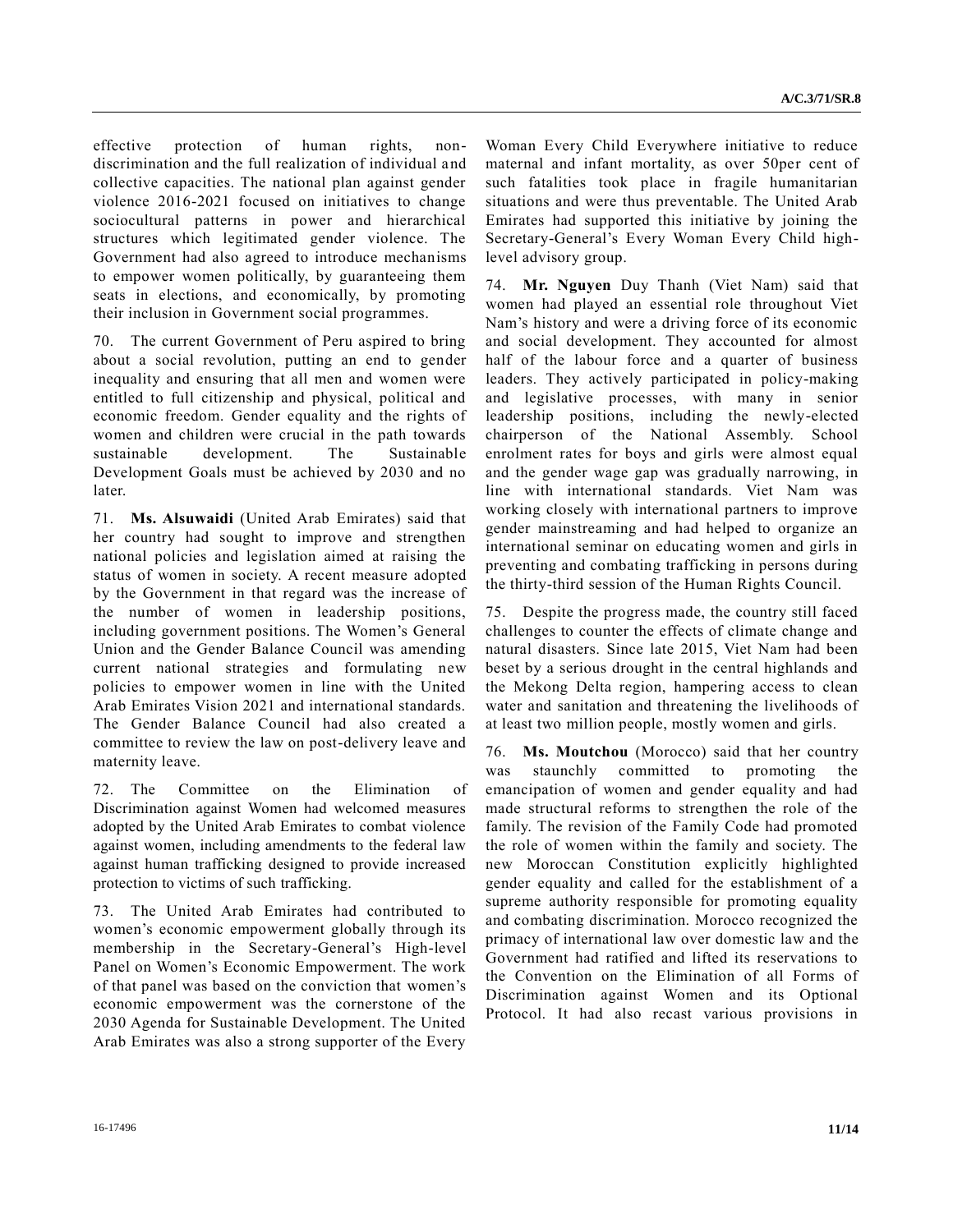domestic law that violated women's rights or discriminated against them.

77. The growing participation of women in decisionmaking roles in parliament, the Government and the judiciary was proof of Morocco's political will. Women had won one third of the seats during municipal and regional elections in 2015 and reforms had mandated the inclusion of as many women as men on the ballot for elections to the upper house of parliament. Morocco had also incorporated human rights instruction into curriculums and created university posts for the study of human rights and the cultivation of peace. Civil society was increasingly active in lobbying for women's rights in Morocco.

78. The experiment of results-driven gender-sensitive budgets, as supported by UN-Women, had generated more data for evaluating the gender aspect of public policies and the practice had now been rolled out at the regional and international levels.

79. **Mr. Patriota** (Brazil) said that the agreed conclusions of the sixtieth session of the Commission on the Status of Women held in March 2016 was the first intergovernmental document since the adoption of the 2030 Agenda to elaborate on how the gender perspective of the 2030 Agenda should be applied. The Human Rights Council had expanded further on that topic in resolution [A/HRC/32/L.25.](http://undocs.org/A/HRC/32/L.25) His delegation was also committed to mainstreaming and accelerating the full implementation of the Beijing Declaration and Platform for Action. All three documents contributed enormously to the implementation of the 2030 Agenda.

80. Brazil had implemented several key initiatives in recent decades to advance the rights and economic and political empowerment of women, including regulations on domestic work to enhance women's access to decent employment, measures to redistribute income to women and an entrepreneurship scheme to improve access of women to the formal economy. In many countries, the number of women in the labour force had been adversely affected by the unaffordable cost of care services, scant provisions for parental paid leave and a lack of financial support for families with children. As the self-regulating market appeared to accentuate discrimination, Member States should consider how to encourage the private sector to assume greater responsibility for boosting women's participation in the labour market.

81. **Ms. Owino** (Kenya) said that her Government was committed to achieving its goal of gender equality and the empowerment of women, and recognized the link between that goal and sustainable development. Political, civil, social and economic rights and freedom from discrimination were enshrined in the Kenyan Constitution, while the national development blueprint, Vision 2030, underscored the importance of gender mainstreaming, women's empowerment in sustainable development and gender equity in resource distribution and power. The Government had enacted numerous policies to promote women's rights, including legislation on domestic violence, female genital mutilation, sexual offences, employment, trafficking, marriage and gender-based violence.

82. A board tasked with reducing rates of female genital mutilation had overseen a 17 per cent drop in its prevalence between 2008 and 2014 and a campaign to end child marriages in Africa would soon be launched. Since starting to offer free education, Kenya had achieved near gender parity in primary and secondary schools and the construction of boarding schools in nomadic communities, the provision of sanitary towels and the prohibition of child marriage had increased transition rates of girls from primary to secondary school. The Government had also earmarked \$43 million to the provision of maternity services, resulting in a 17 per cent increase in deliveries at health facilities since mid-2013. Lastly, gender equality in the political sphere had improved significantly, with women accounting for a quarter of all members of parliament and over 40 per cent of the judiciary.

83. **Ms. Mainali** (Nepal) said that Nepal's constitution, adopted in September 2015, guaranteed that 33 per cent of parliamentary seats would be held by women, with a balance between men and women at the top positions. The Constitution also stipulated that persons of the same gender or community could not occupy both the offices of the president and the vicepresident at the same time, and ensured freedom from all forms of exploitation and equal rights in family and property matters.

84. Nepal was a party to a number of human rights instruments, including the International Covenant on Civil and Political Rights, the Convention on the Elimination of All Forms of Discrimination against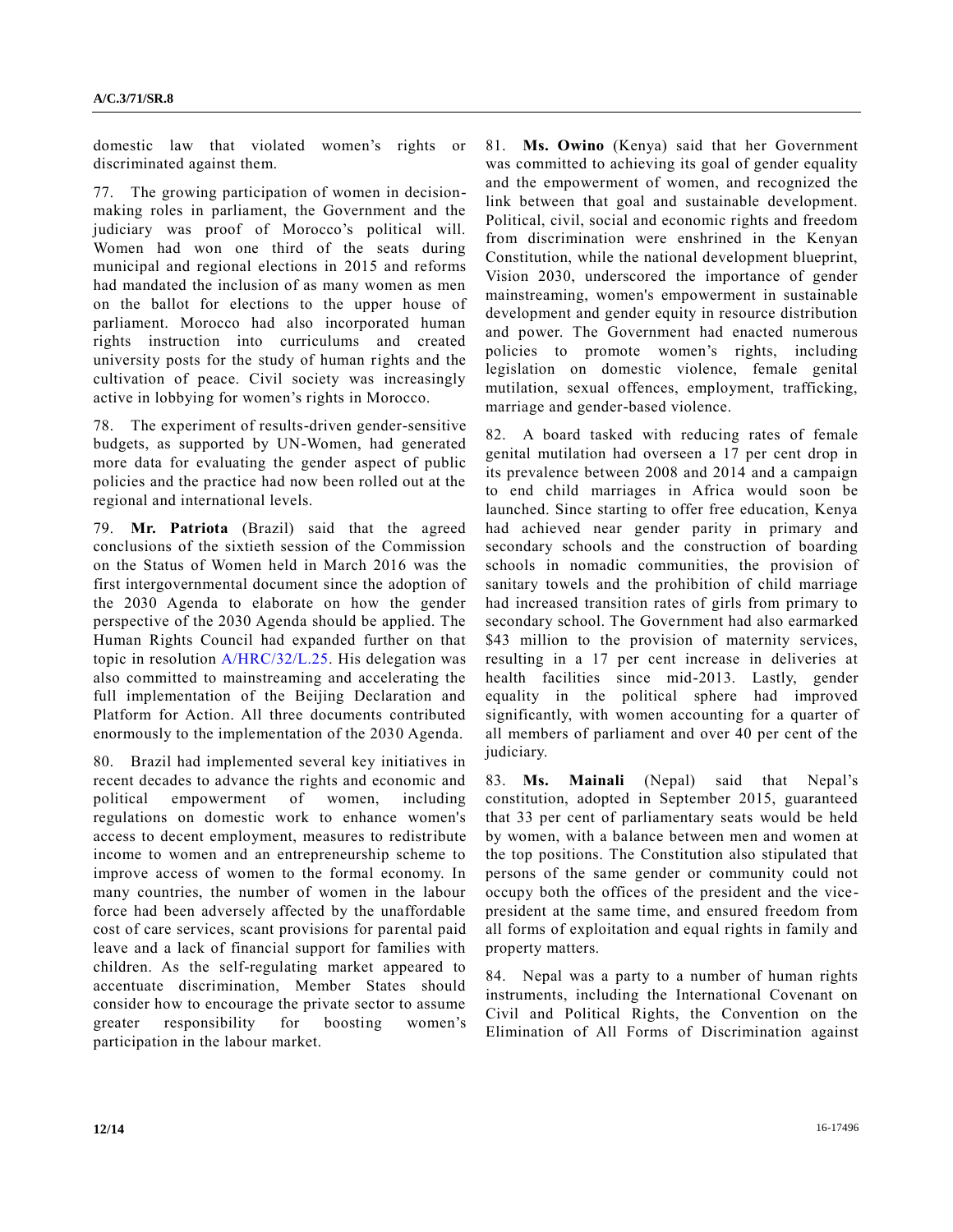Women and the Convention on the Rights of the Child, and had been implementing national plans of action in that regard. Nepal had been the first South Asian country to develop a national plan of action on Security Council resolutions [1325 \(2000\)](http://undocs.org/S/RES/1325(2000)) and [1820](http://undocs.org/S/RES/1820(2008))  [\(2008\).](http://undocs.org/S/RES/1820(2008)) The 2030 Agenda for Sustainable Development was yet another platform for addressing the advancement of women, and the Government of Nepal had prepared a preliminary national report on sustainable development goals with a view to integrating the 2030 Agenda into its national plans, including Goal 5.

85. Nepal was committed to eliminating genderbased violence, discrimination and exclusion, as well as trafficking in women and girls. In 2010, a unit had been created under the Office of the Prime Minister and Council of Ministers to combat gender-based violence, which was tasked with monitoring complaints of gender-based violence and subsequent government action. Nepal had also been implementing a national strategy on gender-based violence since 2012.

86. **Mr. Pedersen** (Norway) said that it was a sad fact that in all societies, girls were subjected to sexual harassment and sometimes violence, and that in some countries they were denied access to abortion in cases of pregnancy due to rape. Child marriage and forced marriage were violence and abuse, and it was unacceptable that the tradition was still widespread in 2016 and that religion and "traditional values" were used as an excuse to deprive girls of their rights. All forms of violence against women, including intimate partner violence, marital rape, trafficking in women and female genital mutilation, must be eradicated, and men must be involved in that effort, especially men with the power to influence change in gender norms.

87. The 2030 Agenda for Sustainable Development was ambitious, and the resources and talents of women must be utilized in order for the Sustainable Development Goals to succeed, in the form of equal access to education, jobs, property and decisionmaking. Education in particular was fundamental to sustainable development and crucial in order for women to hold political and economic positions, and for that reason, Norway had made education a top priority in its development cooperation. The most difficult job remained: reaching the most marginalized women — poor, rural, minority or disabled women who had not been part of the progress which had taken place in health and education over the past 15 years.

88. **Mr. Qassem Agha** (Syrian Arab Republic) said that since the 1920s, Syrian constitutions and laws had promoted and empowered Syrian women and endowed them with all rights to make them fully equal with men in all aspects of political, economic and cultural life, and their achievements had surpassed those of their counterparts in the region. In 1948, Syria had been the first Arab country to give women the right to vote in parliamentary elections and in 1973, the first woman parliamentarian had been elected, and 2016 had seen the appointment of the first woman speaker of parliament. A woman occupied the role of vice president of the republic, and others worked as pilots and ambassadors.

89. The previous five years had been difficult ones, with Syrian women bearing the brunt of the most heinous forms of terrorism and extremism. Many had been killed by terrorists for the mere offence of having a Facebook account. Others had chosen suicide as an alternative to forced marriage or rape by terrorists, and hundreds of Syrian girls had been kidnapped from their homes, in front of their families, and forced into slavery and sold at auctions held by Islamic State in Iraq and the Levant (ISIL) and the Nusrah Front. That was in addition to the abysmal conditions endured by Syrian women in camps on the borders of neighbouring countries, and the ships of death crammed with thousands of Syrian women on the Mediterranean, which had become a source of income for terrorist Turkish mafias. Palestinian and Syrian women were still suffering in Palestine and the occupied Syrian Golan as a result of the stifling Israeli occupation. Had the time not come for the countries involved in the war to stop supporting terrorism in Syria so that hope and security could be restored? Was it not incumbent upon all to implement Security Council resolutions [2170](http://undocs.org/S/RES/2170(2014))  [\(2014\)](http://undocs.org/S/RES/2170(2014)) and [2178 \(2014\)?](http://undocs.org/S/RES/2178(2014))

90. **Ms. Zahir** (Maldives) said that despite the pursuit of a world in which girls and women were able to fully enjoy their human rights, they continued to be subject to gender-based violence, faced barriers in access to education, and were disproportionately affected by global conflicts. The Government of the Maldives believed that with additional resources,